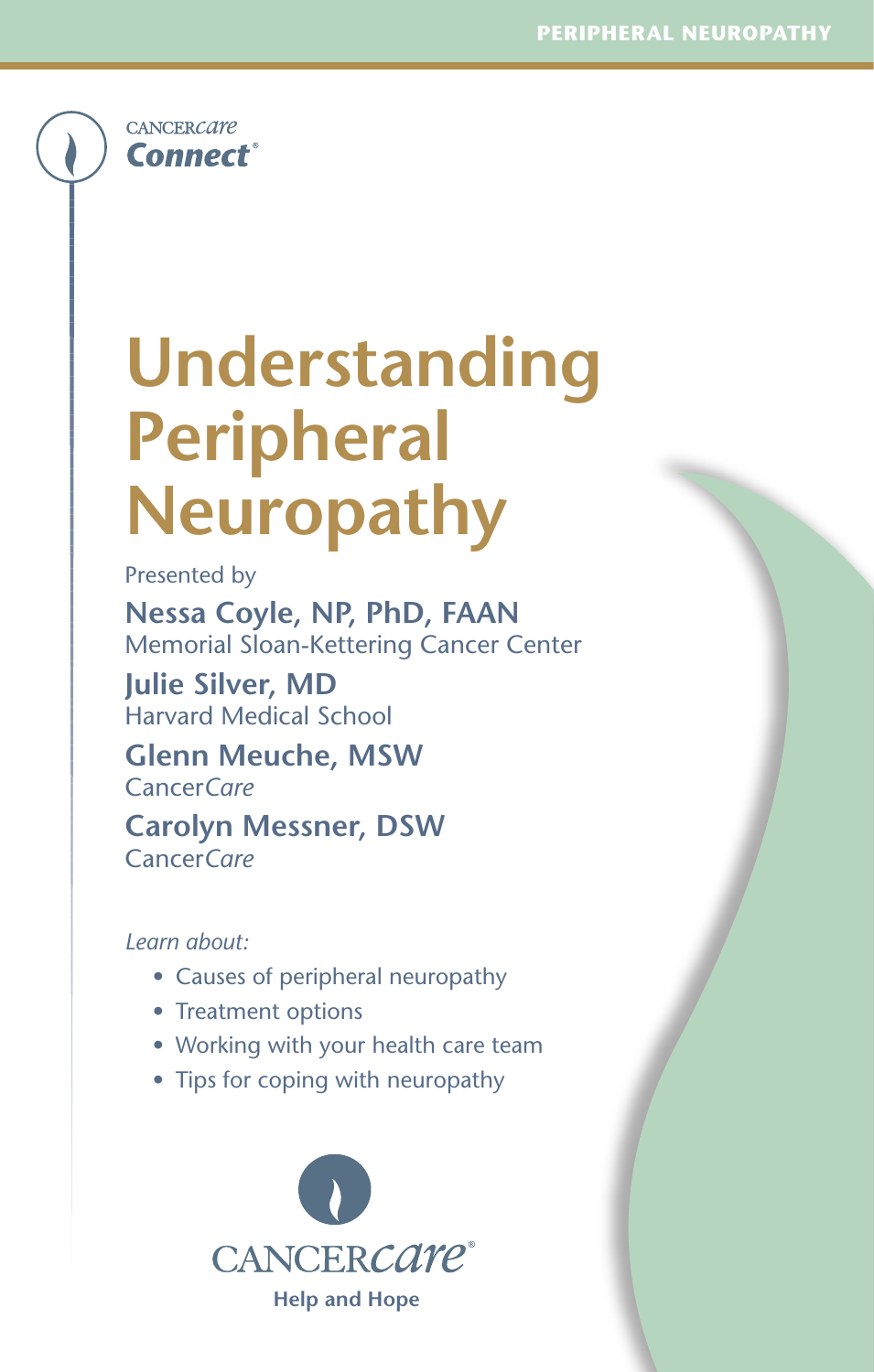### **The CANCERCATE** Constellation of Services



1-800-813-HOPE (4673) . www.cancercare.org

Cancer*Care* is a national nonprofit organization that provides free, professional support services to anyone affected by cancer: people with cancer, caregivers, children, loved ones, and the bereaved. Cancer*Care* programs—including counseling, education, financial assistance, and practical help—are provided by trained oncology social workers and are completely free of charge. Founded in 1944, Cancer*Care* provided individual help to more than 97,000 people last year and received nearly 2.1 million visits to its websites. For more information, call 1-800-813-HOPE (4673) or visit *www.cancercare.org.*

### **Contacting Cancer***Care*

#### **National Office**

Cancer*Care* 275 Seventh Avenue New York, NY 10001 Email: teled@cancercare.org

### **Services**

Tel: 212-712-8080 1-800-813-HOPE (4673)

#### **Administration**

Tel: 212-712-8400 Fax: 212-712-8495 Email: info@cancercare.org Website: www.cancercare.org

If you are a health care professional interested in ordering free copies of this booklet for your patients, please use the online order form on our website, *www.cancercare.org,* or call 1-800-813-HOPE (4673).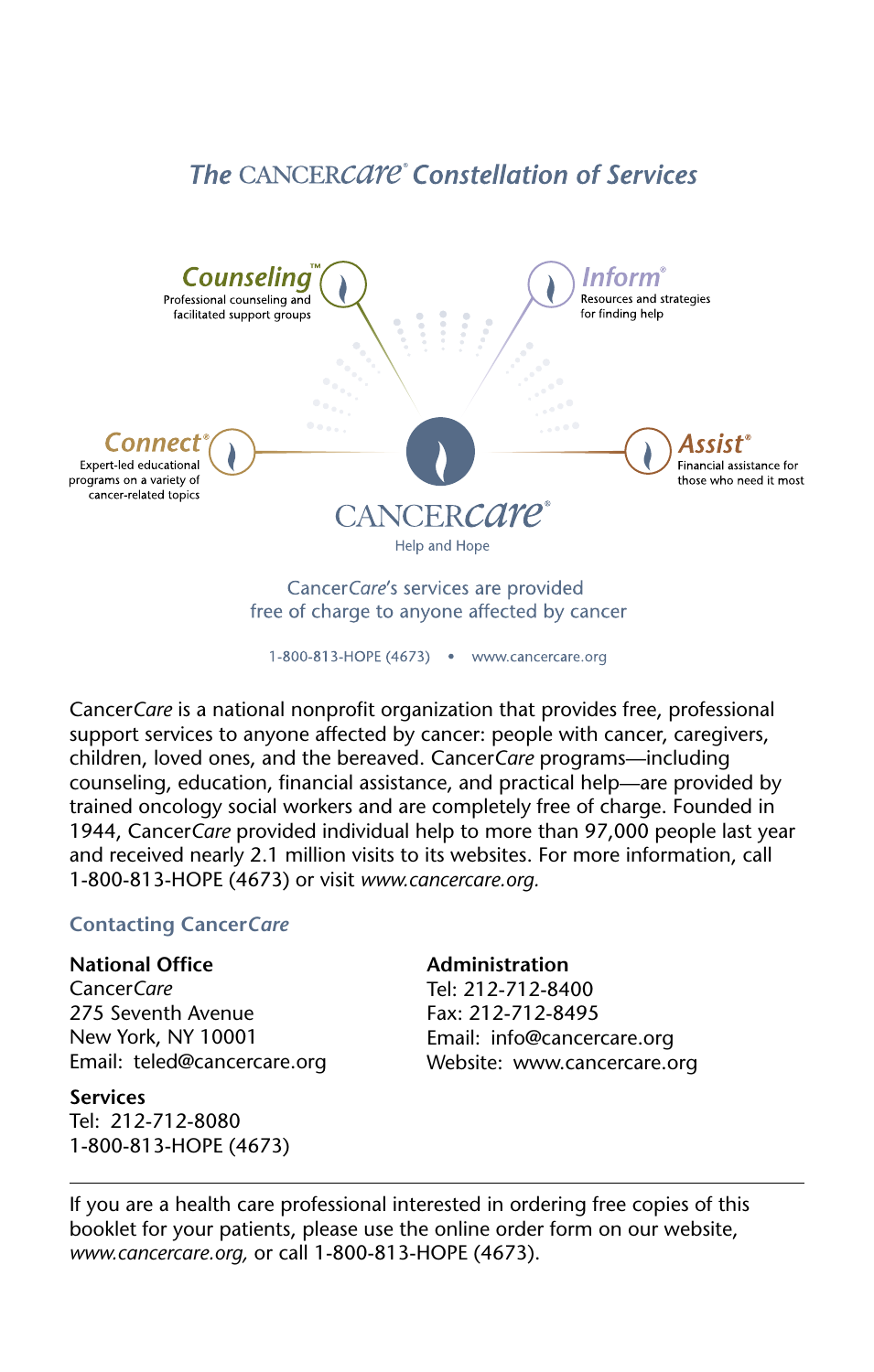## **Understanding Peripheral Neuropathy**

Presented by

### **Nessa Coyle, NP, PhD, FAAN**

Pain and Palliative Care Service Department of Neurology Memorial Sloan-Kettering Cancer Center New York, NY

### **Julie Silver, MD**

Assistant Professor of Physical Medicine and Rehabilitation Harvard Medical School Boston, Massachusetts

### **Glenn Meuche, MSW**

Pain Services Program Coordinator Cancer*Care*

### **Carolyn Messner, DSW**

Director of Education & Training Cancer*Care*

The information in this booklet is based on the Cancer*Care* Connect® Telephone Education Workshop "Understanding Peripheral Neuropathy," which took place in October 2007. The workshop was conducted by Cancer*Care* in partnership with the American Academy of Pain Management, American Cancer Society, American Pain Foundation, American Society of Clinical Oncology, Association of Clinicians for the Underserved, Association of Oncology Social Work, Cancer Patient Education Network, Education Network to Advance Cancer Clinical Trials, Intercultural Cancer Council, Multinational Association of Supportive Care in Cancer, National Center for Frontier Communities, National Coalition for Cancer Survivorship, Research Advocacy Network, and The Wellness Community.

| <b>INTRODUCTION</b>                                               | page 2  |
|-------------------------------------------------------------------|---------|
| <b>FREQUENTLY ASKED QUESTIONS</b>                                 | page 13 |
| <b>GLOSSARY (definitions of blue boldfaced words in the text)</b> | page 15 |
| <b>RESOURCES</b>                                                  | page 16 |

This patient booklet was made possible by a charitable contribution from Bristol-Myers Squibb and an educational grant from sanofi-aventis U.S. LLC.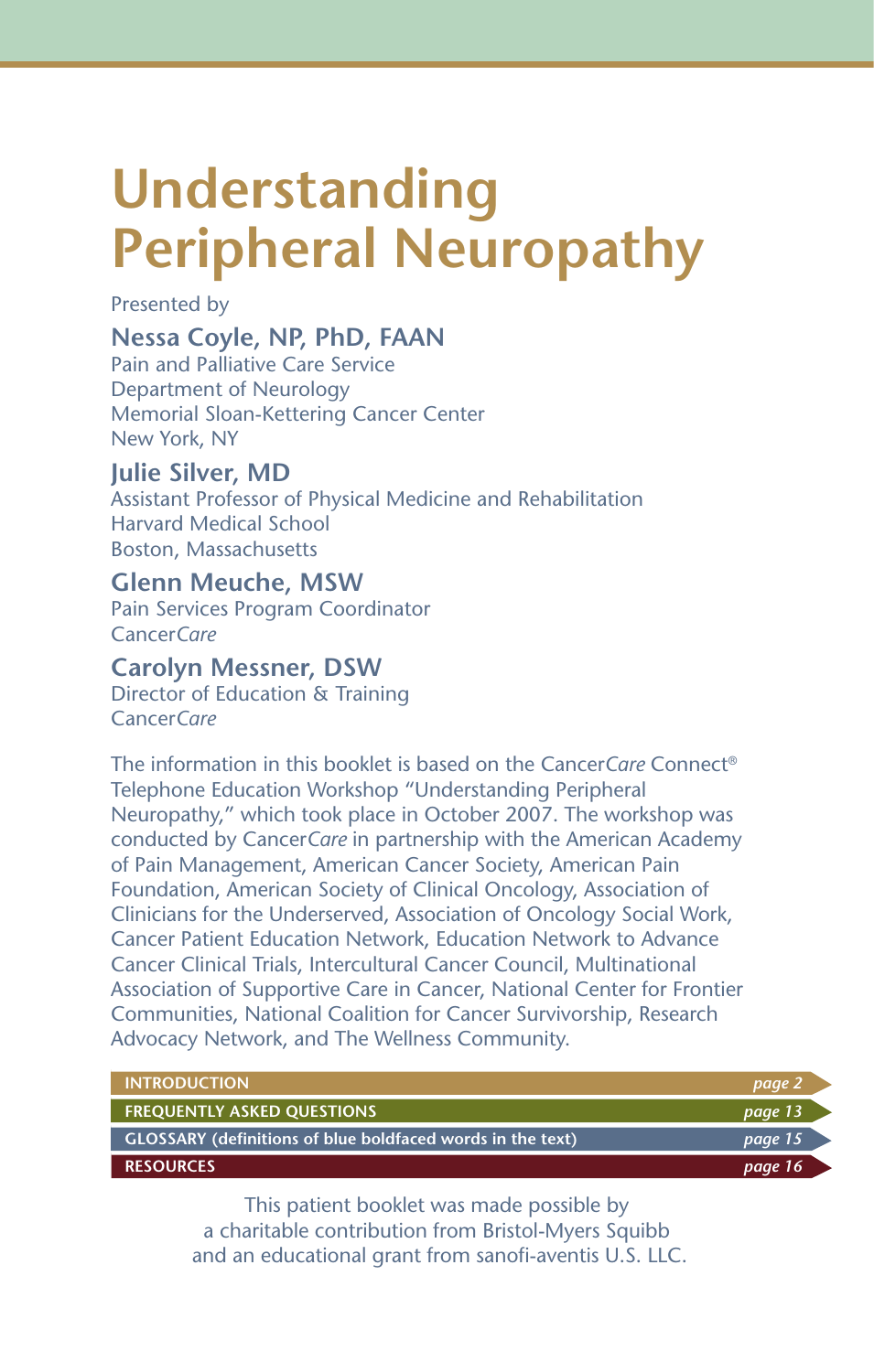**Because there are many causes of peripheral neuropathy, it's important to get the right diagnosis.**

**P**eople living with cancer may experience nerve symptoms, which they often describe as pain, tingling, burning, or numbness. Some people with cancer also have problems with coordination. All of these symptoms may be caused by **peripheral neuropathy**. In this condition, nerves outside the brain and spinal cord have been damaged, often by the cancer treatments themselves. Sometimes the symptoms are temporary and gradually decrease after the cancer treatments are completed. At other times, the



symptoms persist, requiring ongoing medical attention and care. Sometimes the neuropathy affects only one nerve. At other times, it occurs in several nerves.

Although peripheral neuropathy may be a side effect of cancer

treatment, it may also be caused by other conditions not associated with cancer, such as diabetes. That is why it is so important to get a proper diagnosis—that is, find the right cause—for this condition.

To do so, doctors consider differential diagnoses—a list of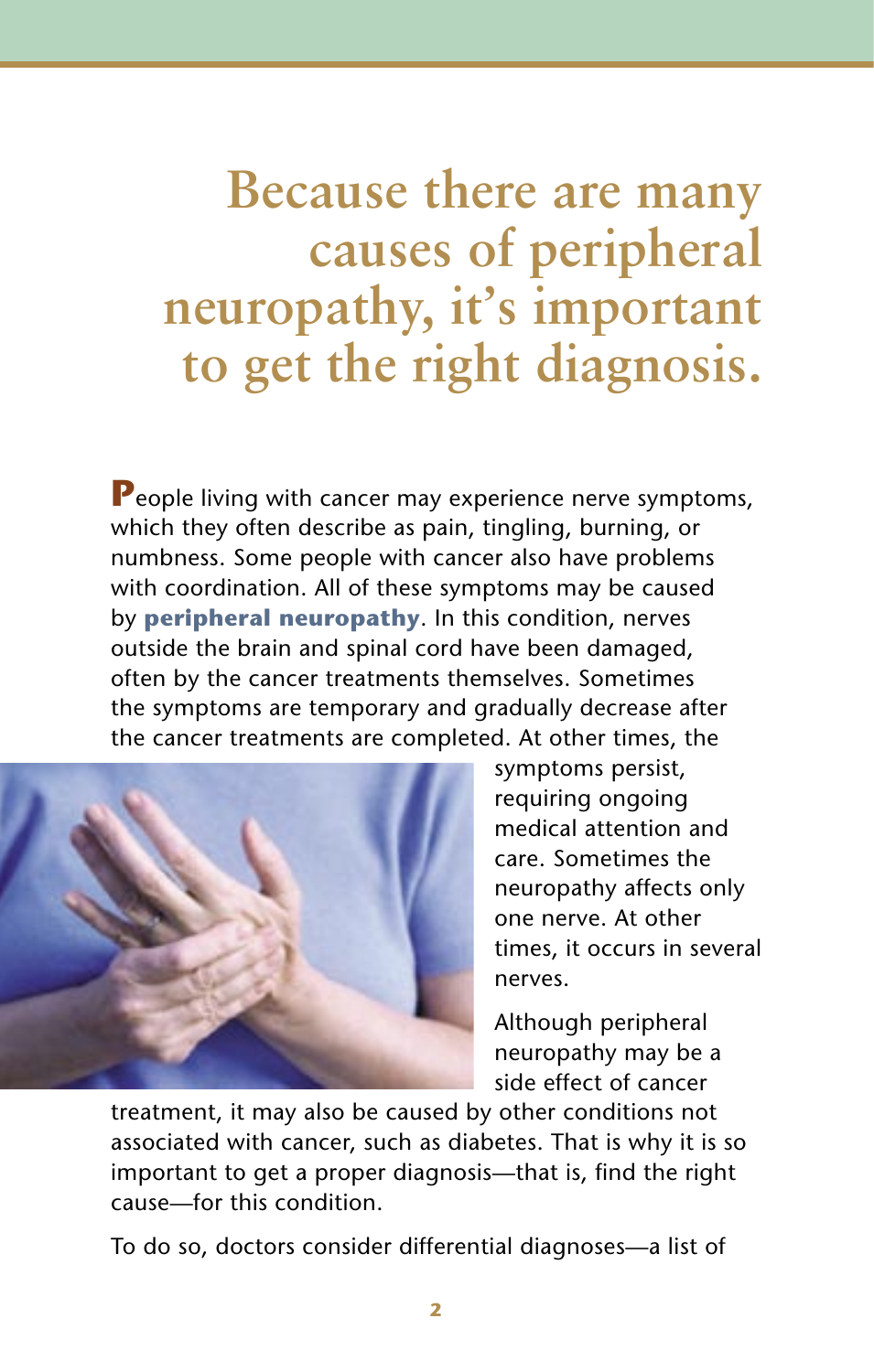all the possible causes for the symptoms. They then weigh the likelihood of one versus another as being the reason for the symptoms. For example, coughing and sniffling could be caused by hay fever, the overuse of a nasal decongestant spray, or the common cold. Peripheral neuropathy could be caused by the cancer itself, cancer treatments, or other

## Symptoms of Peripheral Neuropathy

**S**ymptoms depend on which nerve is involved, the cause of the condition, and the length of time the neuropathy has been present. Major symptoms may include any of the following:

- weakness
- pain
- muscle loss
- loss of feeling in a particular area
- loss of or reduced reflex responses
- burning sensation along the route of a nerve in the body
- tingling sensation in the hands, feet, or other parts of the body
- sharp, shooting, electric shock-like pain
- allodynia—pain from something that wouldn't normally cause pain, such as stroking the hand
- hyperalgesia—exaggerated pain response to something that would normally cause only mild pain, such as a pinch to the skin

Less commonly, neuropathy can lead to:

- urinary incontinence
- constipation
- impotence—the inability to have or maintain an erection
- dizziness when standing
- increased risk of falling from poor balance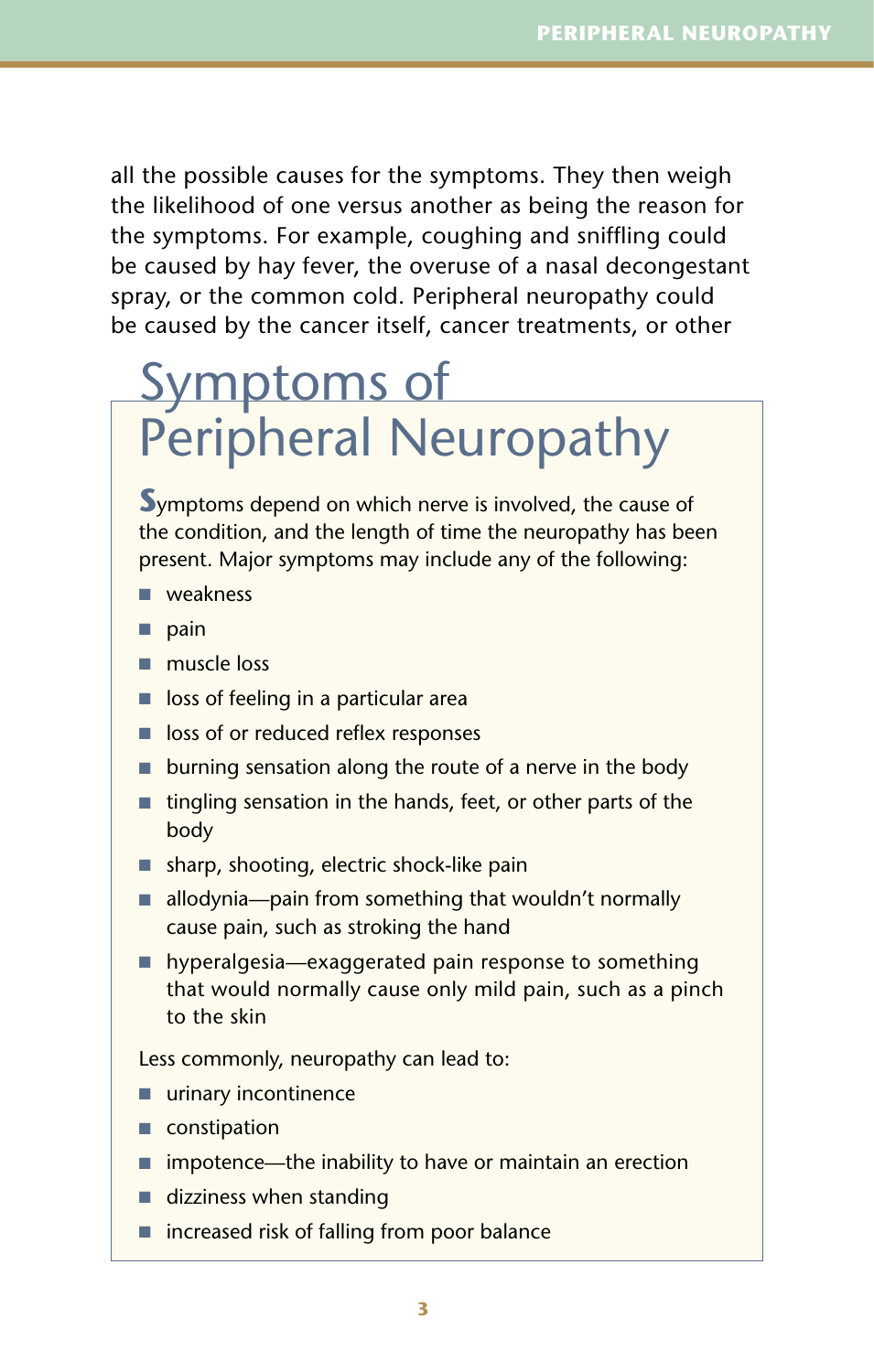conditions, as we discuss below. Understanding the cause helps doctors offer the right treatment.

### **What Causes Peripheral Neuropathy?**

In people with cancer, peripheral neuropathy is usually caused by damage to nerves from surgery, radiation treatment, or chemotherapy. It can also be caused by a tumor pressing on or penetrating a nerve, or an infection that affects the nerves, such as **shingles**. Excess alcohol use or **chronic** health problems such as diabetes can cause or contribute to neuropathy as well.

### **SURGERY**

Surgical treatments of cancer may damage nerves that lead to neuropathy. Some people experience sensations of burning, shooting pains, electric tingling, or numbness in the skin around the surgical site.

### **RADIATION TREATMENT**

Neuropathy resulting from radiation treatment was much more common in the 1960s, when such treatments were not as sophisticated as they are today. At that time, arm weakness and pain sometimes developed several years after completing radiation treatments. Fortunately, techniques for giving radiation have been finely tuned since that time. Neuropathy due to radiation is much less common today but may still occur.

### **CHEMOTHERAPY**

Chemotherapy can cause neuropathy, most commonly polyneuropathy, which involves several nerves in the body. This condition usually affects both sides of the body equally. Symptoms often begin in the feet and progress to the hands, what doctors call "stocking/glove distribution."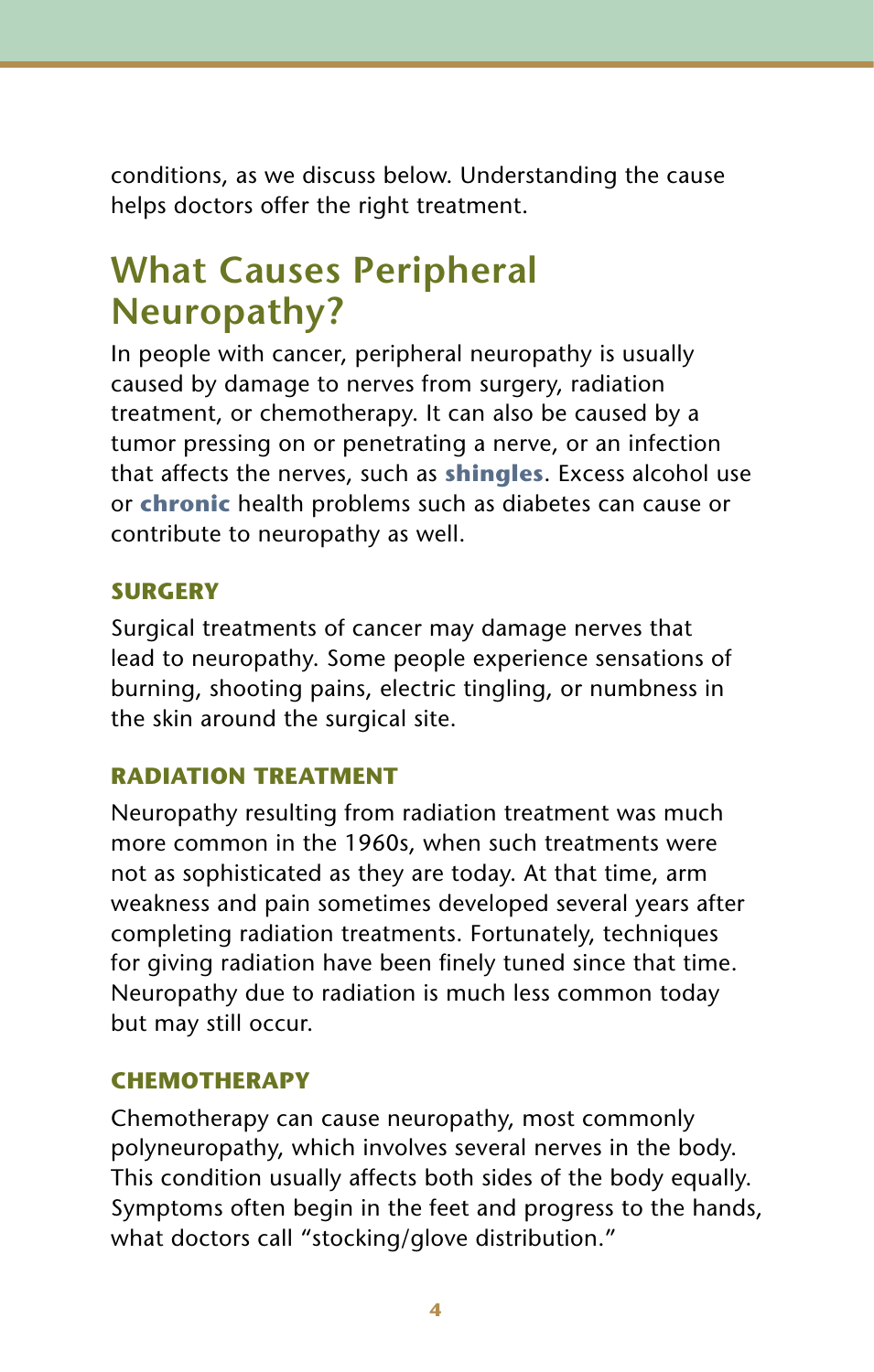Several types of chemotherapies may cause peripheral neuropathy, including docetaxel (Taxotere), oxaliplatin (Eloxatin), vincristine (Oncovin and others), vinblastine (Velban and others), paclitaxel (Taxol and others), cisplatin (Platinol and others), and carboplatin (Paraplatin and others). Neuropathy brought on by chemotherapy can be short-lived or become chronic, depending on such factors as a person's age, a person's **genetic predisposition** to neuropathy, the amount of each dose of chemotherapy, the total dose of chemotherapy received over time, and the combination of different drugs received. People who already have neuropathy due to another condition run an especially high risk of their neuropathy becoming more severe when they receive chemotherapy that can damage nerves.

### **Treatments for the Pain of Peripheral Neuropathy**

Typically, doctors treating neuropathy aim to reduce pain. Commonly used treatments include:

■ **Antidepressant medications**, such as amitriptyline (Elavil and others), nortriptyline (Aventyl, Pamelor, and

others), and desipramine (Norpramin and others), may help relieve the pain of peripheral neuropathy. Doses prescribed are often smaller than the doses that doctors typically use to treat depression.

■ **Anticonvulsants**, alone or in combination with

antidepressant medications, can be helpful in treating **neuropathic pain**. Examples include gabapentin (Neurontin and others) and pregabalin (Lyrica).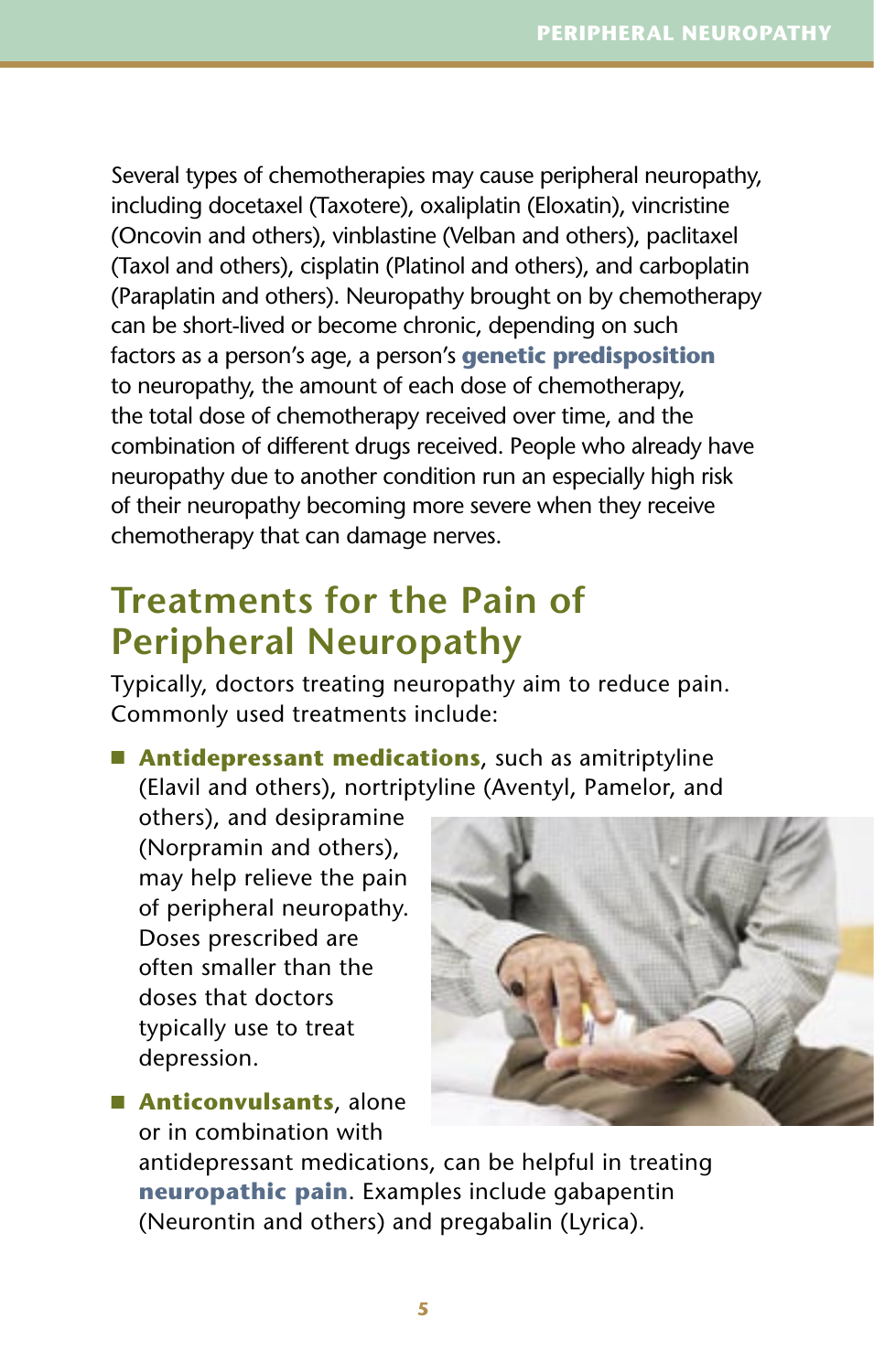- **Steroid medications** are sometimes used in the short run to relieve severe neuropathic pain until a better longterm treatment plan is in place.
- **Local anesthetics** in the form of patches or creams are applied directly to the painful site and can be especially helpful in managing neuropathic pain. Example of such creams are capsaicin (extracted from chili peppers) and EMLA cream (a combination of local anesthetics). Lidocaine 5%, another type of local anesthetic, is useful in a patch applied to the site of the pain.
- **Opioids**, such as morphine, oxycodone (OxyContin and others), fentanyl (Duragesic and others), and methadone, are often used in combination with other medications to manage severe neuropathic pain. Opioids are available in long-acting and short-acting pills, patches, and suppositories.

### ■ **Non-drug treatments**,

including physical, occupational, and relaxation therapy, can be very effective for neuropathic pain. In some cases, treatment involves acupuncture or biofeedback, a technique in which a patient watches measures of his or her own bodily



functions (such as heartbeat, blood pressure, and muscle tension) and learns how to use strategies such as meditation and deep breathing to help control them.

It is very helpful to work with a pain specialist who can recommend a good treatment plan. This is especially important if your symptoms have not responded to your current treatment. A second opinion is always valuable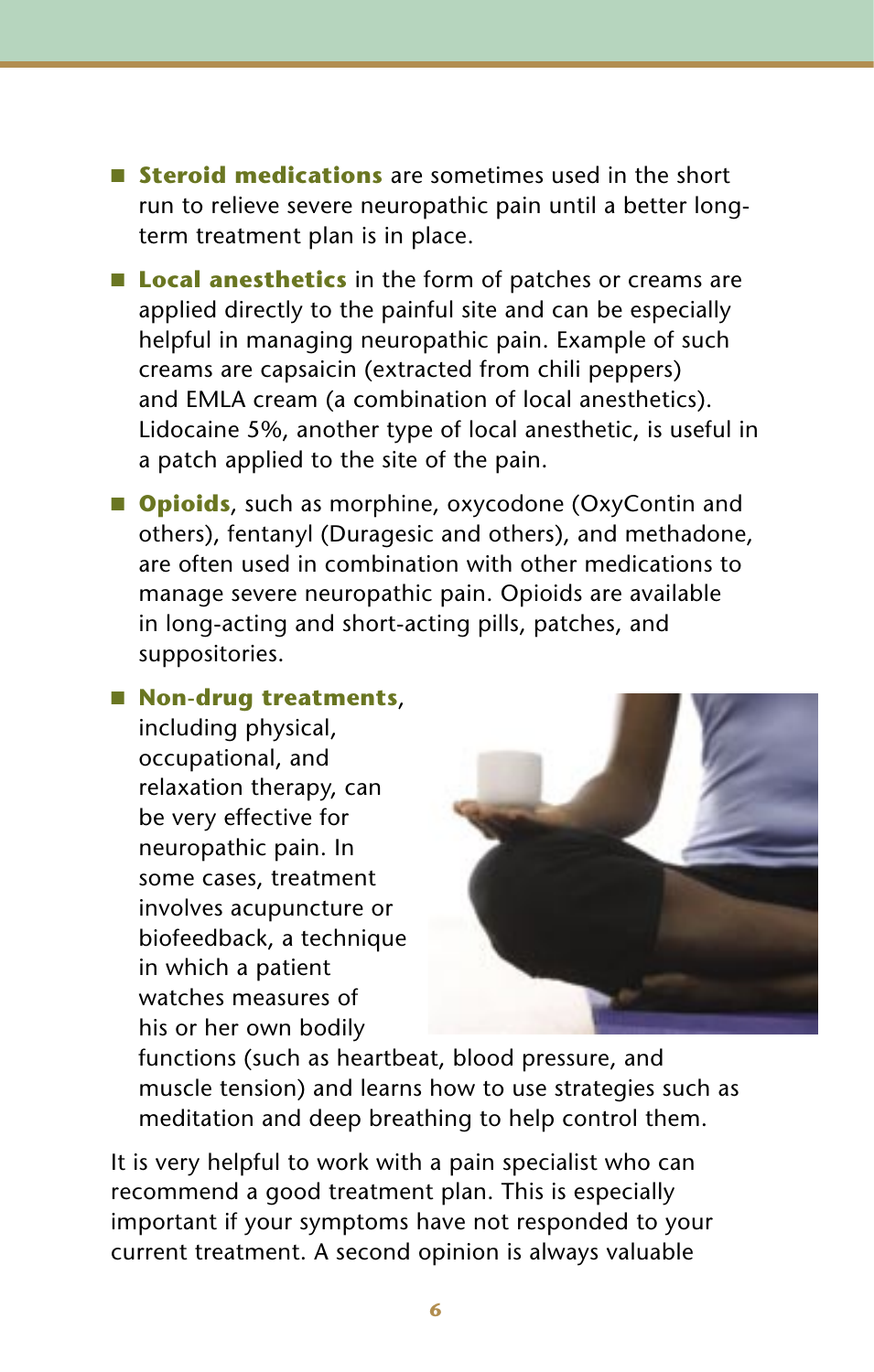because it either confirms your doctor's advice or offers more information.

### **Managing Peripheral Neuropathy**

Symptoms of painful peripheral neuropathy may decrease over time. But it sometimes takes one or two years for the symptoms to go away completely. And some people experience longer-term symptoms. There are a number of things you can do to manage the symptoms of peripheral neuropathy and cope with this condition:

- **Don't drink alcohol.** Even a glass or two of wine or beer can damage nerves, particularly if the nerves have been exposed to chemotherapy.
- **Control your blood sugar levels if you have diabetes.** High levels can damage nerves, particularly if they have been exposed to chemotherapy.
- **Stay ahead of your pain.** Take pain medication early in the day, before symptoms become severe. The drugs often work much better this way.

■ Pay attention to your shoes. Neuropathy often causes foot symptoms. If that's the case, try shoes with "rocker bottoms" smooth soles that have rockers (much like the bottom of a rocking



horse) that allow the foot to roll while walking, taking off some of the pressure. Or, try wearing sneakers and/or using orthotics (customized foot supports) in your shoes. Your **physiatrist**, **physical therapist**, or **occupational therapist** should be able to advise you on where to buy orthotics.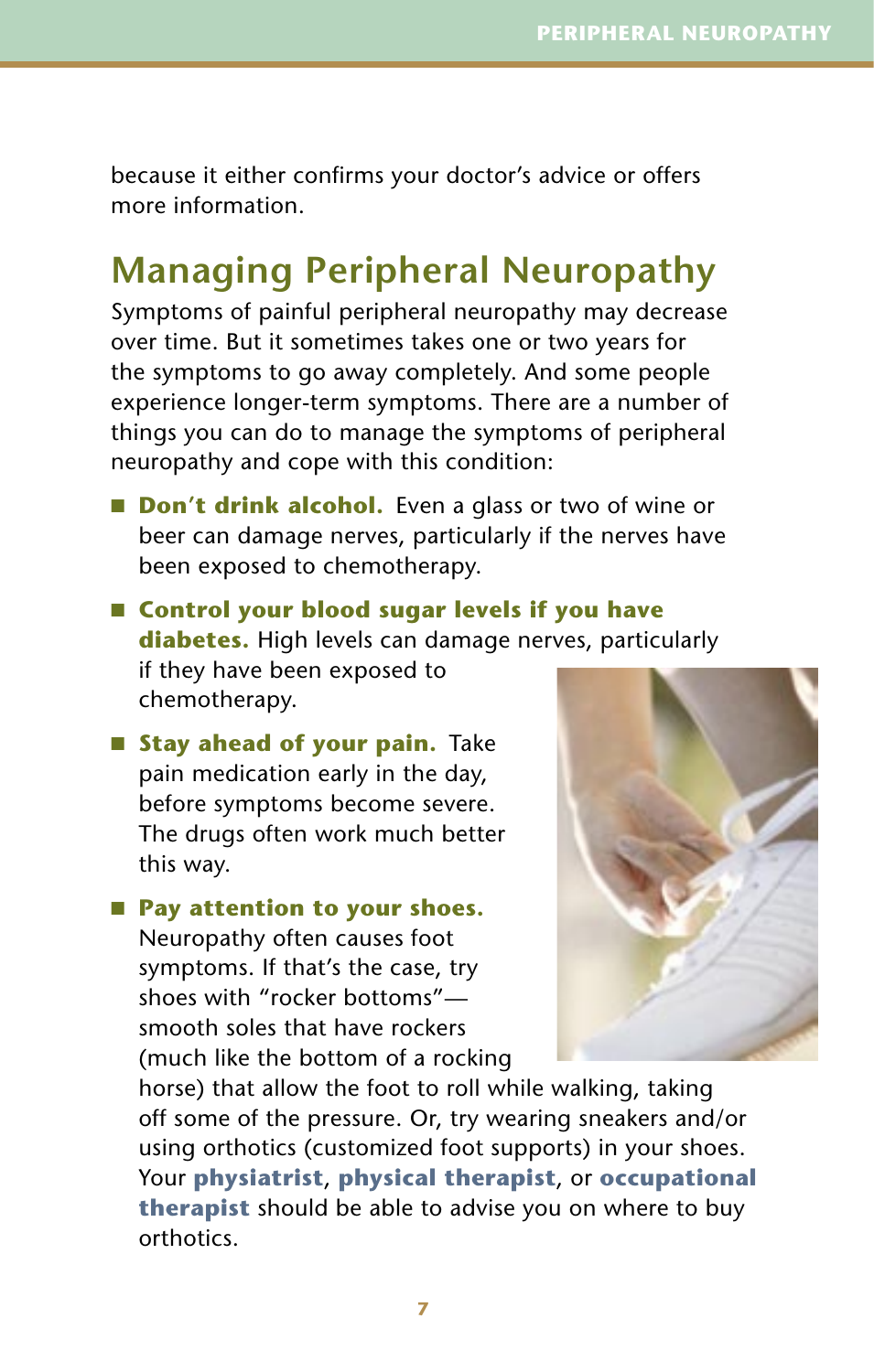■ Sit down, when possible, if neuropathy in your **feet is severe.** Set up areas in your home where you can sit to do activities you normally do standing up, such as shaving, putting on makeup, drying your hair, or chopping vegetables, for example. This can make a tremendous difference in how your feet feel.

## Describing Pain Vividly

**I**f you are receiving cancer treatment and you start developing pain from peripheral neuropathy, don't self-prescribe over-thecounter medications. Instead, let your health care team know about the symptoms so that an accurate diagnosis of the cause of your pain can be made. The more detailed and precise the information you can give your doctor or nurse, the more it will help him or her treat your pain effectively.

- **How intense is your pain?** The simplest scale is from 0 to 10, with 0 equaling no pain and 10 equaling the worst pain possible. (Make sure your doctor understands that this is the scale you are using.) Usually, mild pain is considered 4 or less; moderate pain, 5 or 6; and severe pain, 7 or more. By assigning a number to your pain, you are putting it into concrete, measurable terms that health care providers understand. If you have trouble giving a number to your pain, you can use words to describe it, such as mild, moderate, severe, or excruciating. To help young children, people with language difficulties, or those who speak other languages describe the amount of pain they're having, a doctor or nurse may use a series of expressive cartoon faces showing differing degrees of discomfort (see box at right). Sometimes, a thermometer-type scale is used.
- **Does the intensity of the pain change during the day or night or with activity?** When is it at its worst? When does it seem to ease up?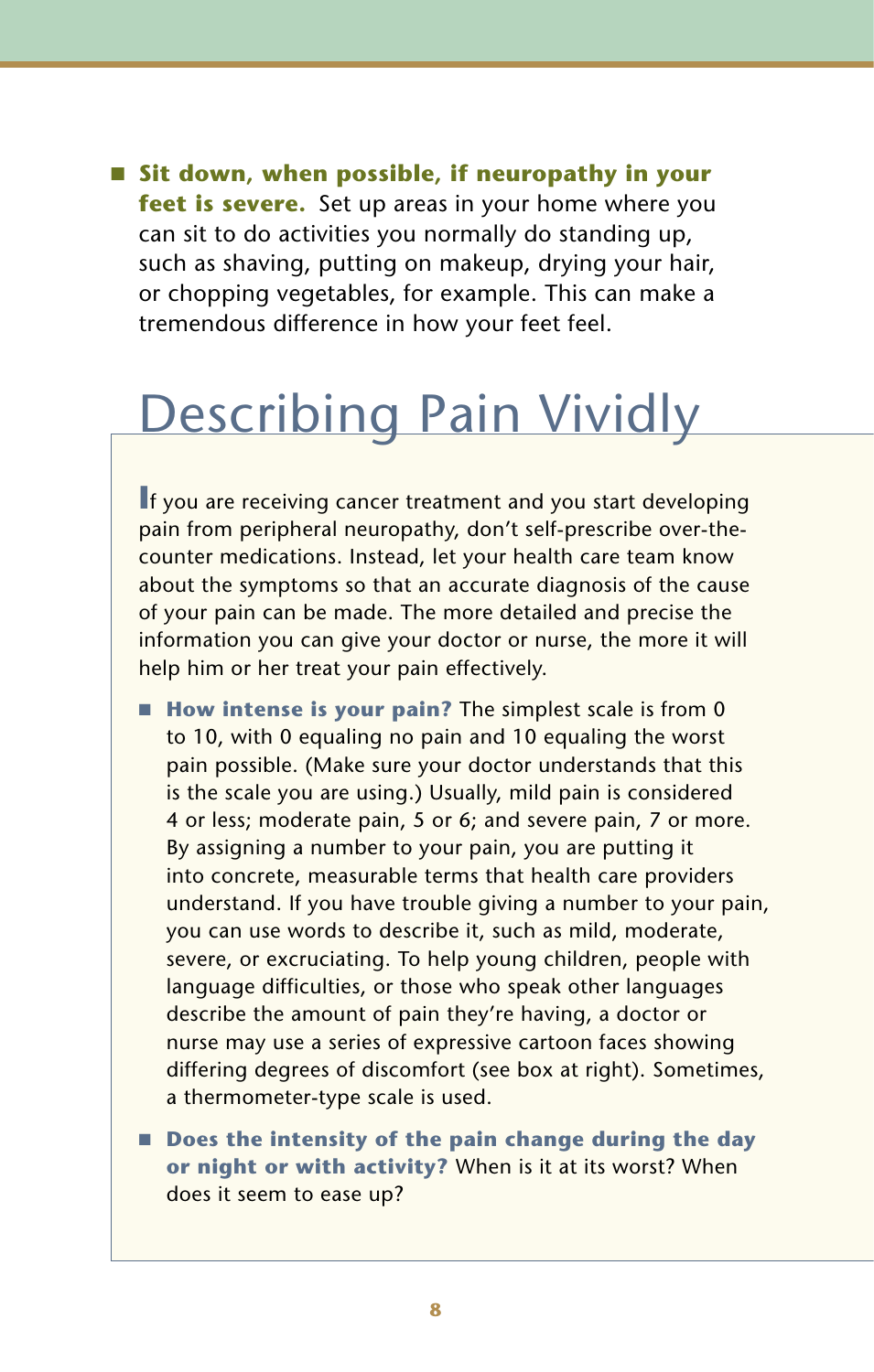- **Pay extra attention to your feet.** At least once a week, use a hand-held mirror to check your feet for sores or open wounds.
- **Get a wider grip.** If your hands feel clumsy or weak, consider buying household tools such as kitchen knives and hammers with a wide grip. This frees the hand from



*Different types of scales used to measure pain intensity*

- **What does the pain feel like?** Is it dull, sharp, stabbing, tingling, burning, throbbing, aching? Is the pain constant or does it come and go?
- **How much relief are you getting from any pain medications or other methods you use to manage the symptoms?**
- **How is the pain affecting your daily activities?** Does it affect your mood, your ability to sleep, or your quality of life?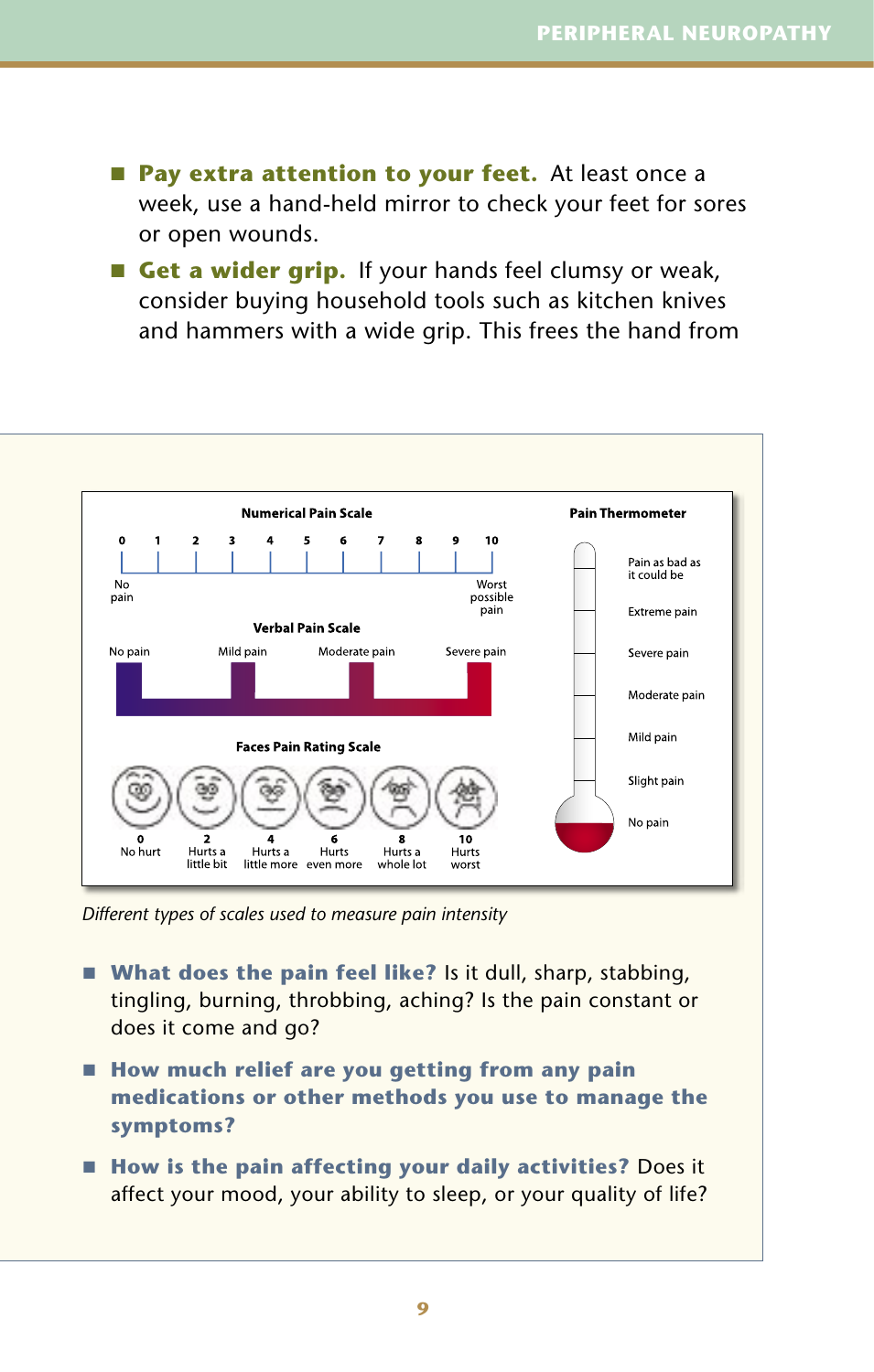gripping too tightly, which can lead to discomfort. You can also get a non-slip grip for the steering wheel in your car.

■ **Consider using voice-activated computer software if it's difficult for you to type.** There are a number of programs and different kinds of equipment that allow you to use a computer without typing, giving the hands a rest. Newer computers have voice-activated software already built into them. All you may need to add to your computer is an inexpensive microphone.

### **Working With Your Support Team**

### **COPING WITH THE SYMPTOMS OF NEUROPATHY**

If you are experiencing symptoms of peripheral neuropathy, you may be faced with new questions and choices surrounding your treatment and care. You may feel overwhelmed by these challenges and unsure about where to turn. But help is available.

Pain specialists (including doctors who specialize in anesthesiology or physical medicine and rehabilitation, and nurse practitioners) can provide education about your treatment options and help you manage symptoms of neuropathy that are particularly difficult to treat. Physical therapists and occupational therapists can offer expert advice on the use of special devices, exercises, and other strategies that make it easier to perform day-to-day functions while living with peripheral neuropathy.

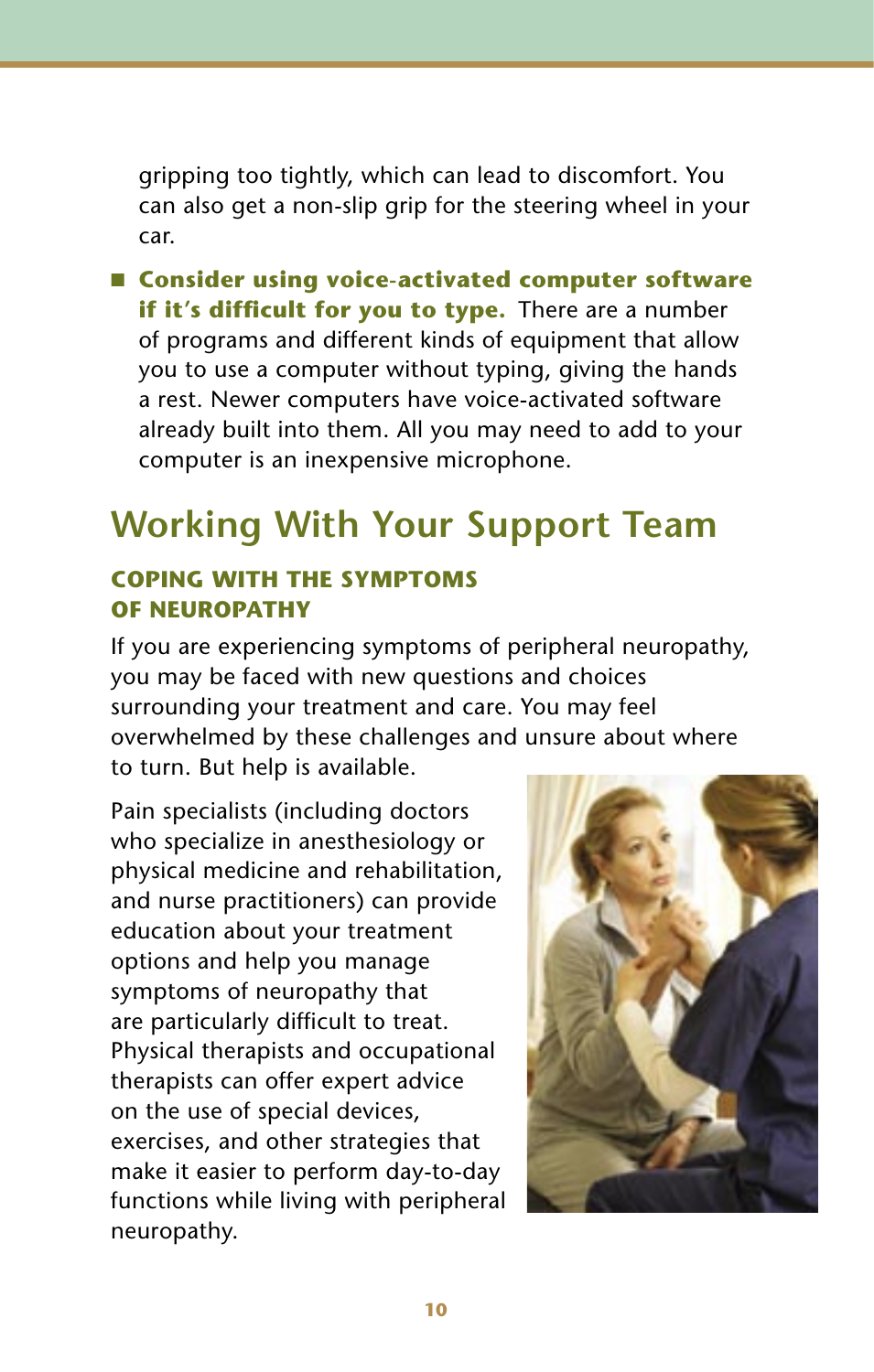### **HELP WITH THE EMOTIONAL AND PRACTICAL CHALLENGES OF CANCER**

In addition to the support from your health care team, family members, and friends, you can also turn to the following resources for help coping with the emotional and practical challenges of cancer:

**Oncology social workers** are specially trained to help you navigate the sometimes complicated health care system. They also help you and your family sort through the complex emotions and issues that arise. For example, with

peripheral neuropathy, you may be having difficulty with daily activities such as working and caring for your family. It's perfectly normal to feel sad, angry, afraid, or frustrated about how this side effect is affecting your quality of life. Oncology social workers can provide emotional support and guide you to resources. They



also help you communicate with your health care team, thus opening doors to effective pain management. Cancer*Care* ® provides free individual counseling from professional oncology social workers on staff.

**Support groups** Many support groups are available for people with cancer. Support groups can reduce the feeling that you are going through cancer alone. These groups provide reassurance, suggestions, insight—a safe haven where you can share similar concerns, such as challenges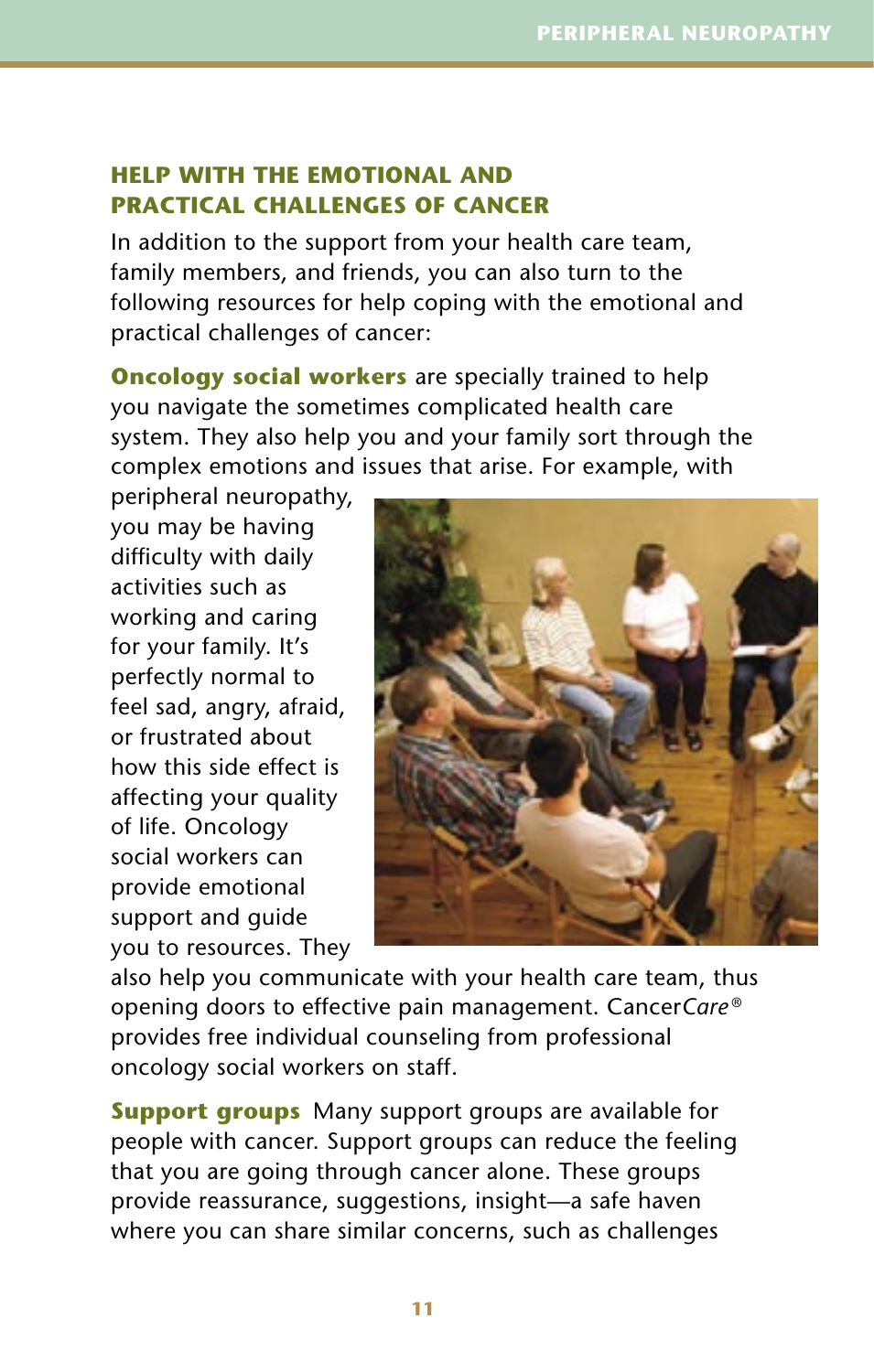coping with neuropathy, with your peers in a supportive environment. At Cancer*Care* ®*,* people with cancer and their families can take part in support groups in person, online, or on the telephone.

**Financial help** is offered by a number of organizations, including Cancer*Care,* to help cover the cost of medications, transportation to treatment, child care, or help needed around the home. Cancer*Care* can also refer you to other resources in your community that can provide assistance.

To learn more about how Cancer*Care* can help, call us at 1-800-813-HOPE (4673) or visit us online at *www.cancercare.org.*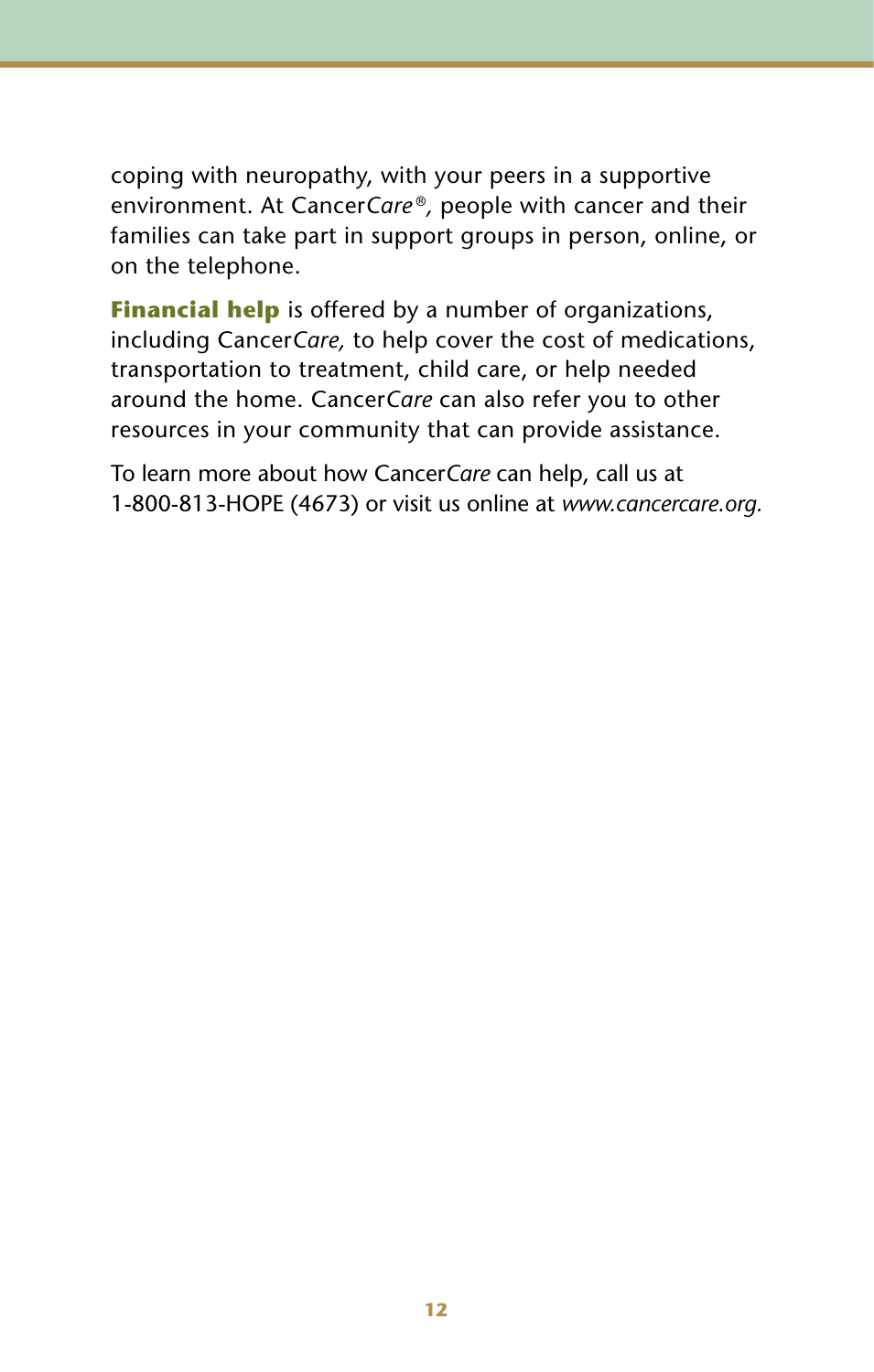## **Frequently Asked Questions**

### **Q Is there anything I can do, such as take a vitamin supplement, to prevent neuropathy?**

**A** Unfortunately, it's often difficult to prevent neuropathy caused by cancer or treatments for cancer. Eating a healthful diet is always important. If you do take any supplements, be sure to tell your doctor, as some over-the-counter products may interact with chemotherapy. In addition, while you're receiving cancer treatment, it's important to avoid alcohol, which can increase the severity of neuropathy caused by chemotherapy. Most importantly, before starting chemotherapy and during your treatment, tell your doctor or nurse if you experience numbness and tingling in your hands and/or feet so that he or she can adjust your medication.

### **Q I finished treatment two years ago, and I still have bothersome neuropathy in my feet. I've been getting acupuncture for a year now, but it doesn't seem to be helping. Should I keep getting acupuncture? Will the symptoms ever get better, or should I just learn to live with neuropathy?**

**A** Acupuncture may help relieve the pain, though the research to confirm its effectiveness is not very strong at this point. It is reasonable to try between six and 12 sessions. If you don't get significant relief at that point, chances are that acupuncture is not going to provide relief. If you've been getting acupuncture for a year with no improvement, it's probably not a good use of your time and resources. You may want to try something else, or get a second opinion with a pain specialist or a **physiatrist**.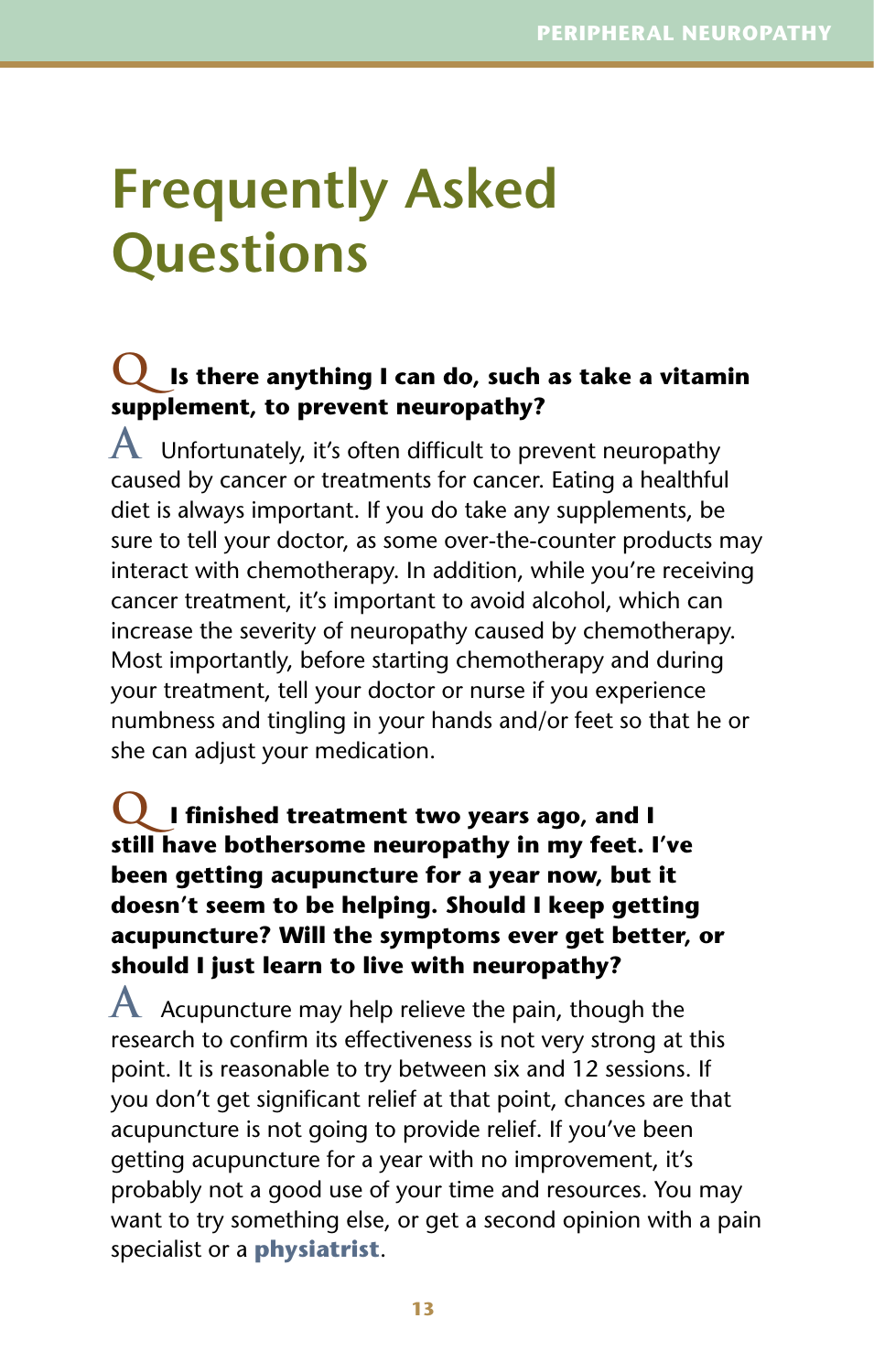### **Q My husband resists taking his pain medication until the pain becomes excruciating. I keep trying to tell him that he should take his medication regularly to get a jump on the pain before it becomes unbearable, but I can't seem to get through to him. What can I do?**

**A** Sit down with him and try to find out why he doesn't want to take his pain relievers. People often have false beliefs about pain medications: "If I take my medication now, it won't work later." "If I take opioid drugs, I'll become an addict." "I can't cope with the side effects." Once you identify the issue, you and his doctor or nurse can address it with him. For example, he may need reassurance that even if a particular drug stops working, there are a number of alternative painkilling drugs and different ways of delivering them. His doctor can tailor these drugs and methods to his needs, if his pain persists.

If your husband worries about becoming addicted, his doctor can explain that addiction among drug abusers is a psychological dependence on a drug. That's different from people with cancer who need drugs to relieve physical pain. With long-term use of an opioid pain reliever, a person can become physically dependent, which means that the drugs should not be stopped abruptly, but tapered down slowly.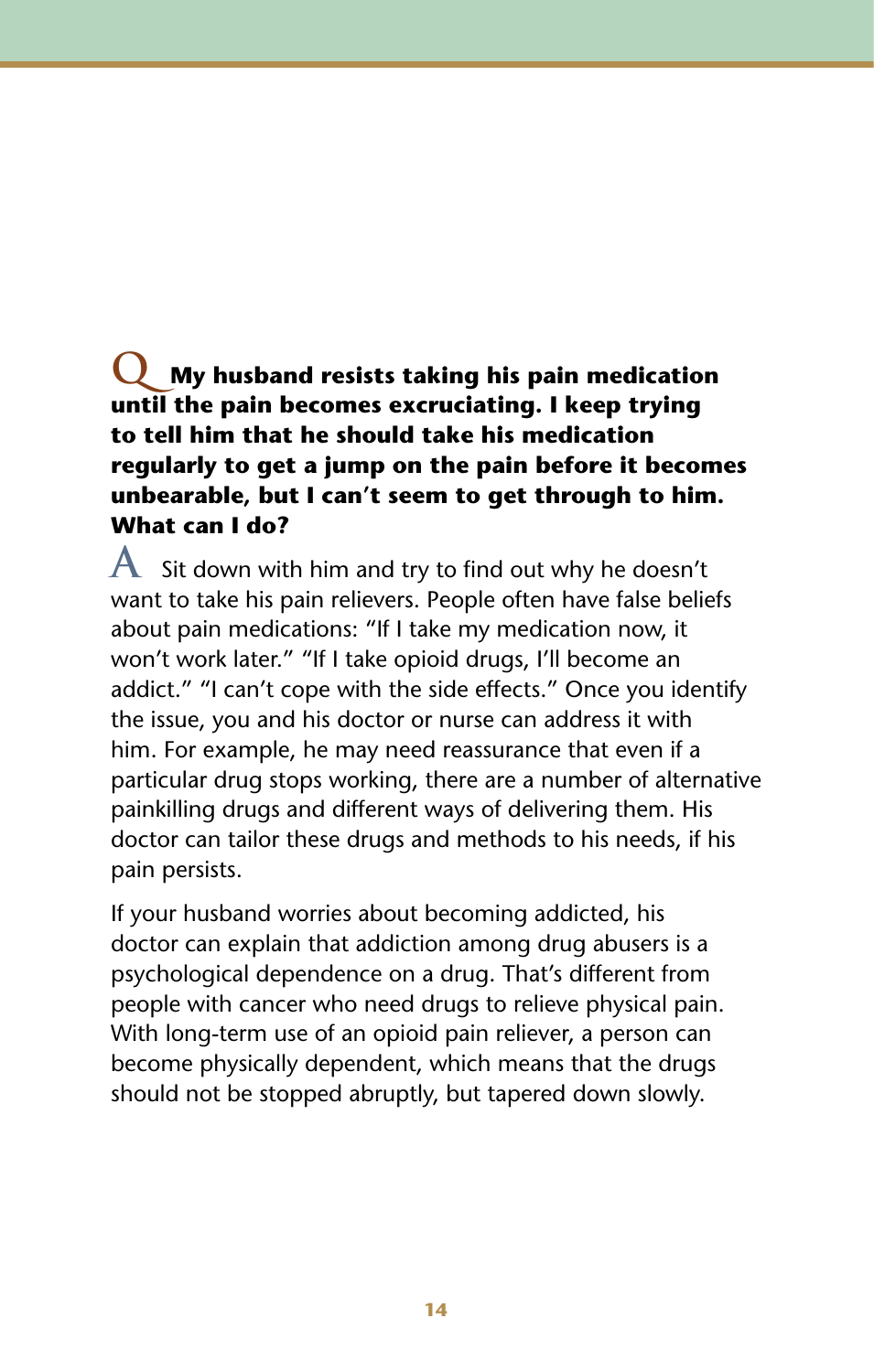## **Glossary**

**chronic** Long-term, lasting months or years.

**genetic predisposition** Having a higher likelihood of developing a certain illness or condition based on your unique DNA (genetic material).

**neuropathic pain** Pain resulting from damage to nerves or nerve endings due to illness, accident, or medical treatment.

**occupational therapist** A health care professional who helps people improve their ability to perform tasks at home and at work. They work with individuals who experience physically disabling conditions such as neuropathy who need to improve their basic motor functions or compensate for loss of function.

**peripheral neuropathy** Damage to the nerves outside the brain and spinal cord, resulting in pain, tingling, burning, numbness, and/or other sensations.

**physiatrist** A doctor who specializes in physical rehabilitation. Many physiatrists also specialize in treatment of neuropathic pain.

**physical therapist** A health care professional concerned with the prevention and management of movement disorders caused by injuries or disease.

**shingles** A painful infection of the nerves caused by the varicella-zoster virus, which also causes chicken pox.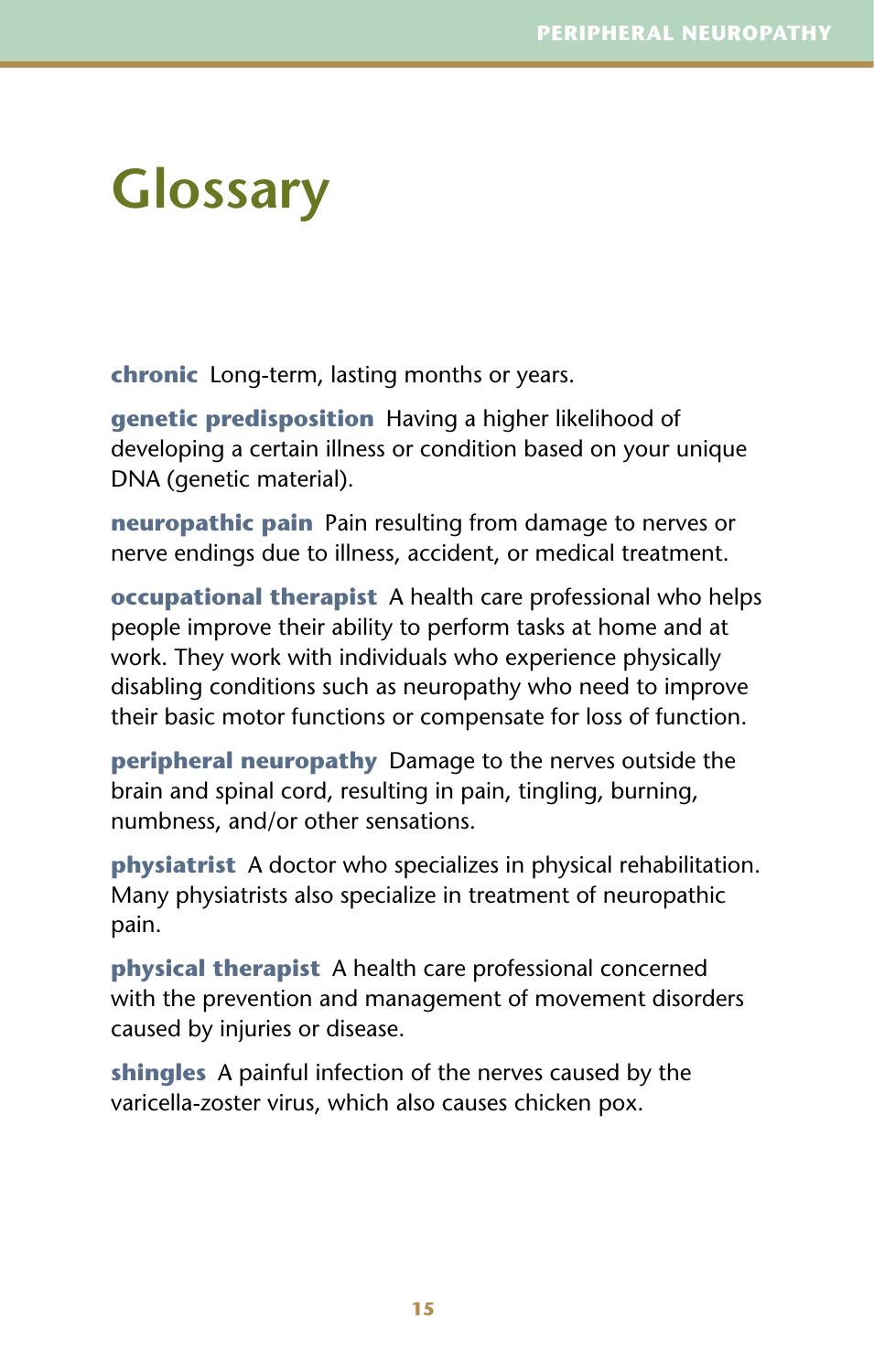### **Resources**

### **Cancer***Care* 1-800-813-HOPE (1-800-813-4673) www.cancercare.org

#### **American Academy of Pain Management** 1-209-533-9744

www.aapainmanage.org/info/Patients.php

### **American Cancer Society**

1-800-227-2345 www.cancer.org

#### **American Pain Foundation**

1-888-615-7246 www.painfoundation.org

### **National Cancer Institute**

Cancer Information Service 1-800-422-6237 www.cancer.gov

#### **People Living With Cancer**

(Patient website of the American Society of Clinical Oncology) www.plwc.org

### **The Wellness Community**

1-888-793-9355 www.thewellnesscommunity.org

**AT Shirt**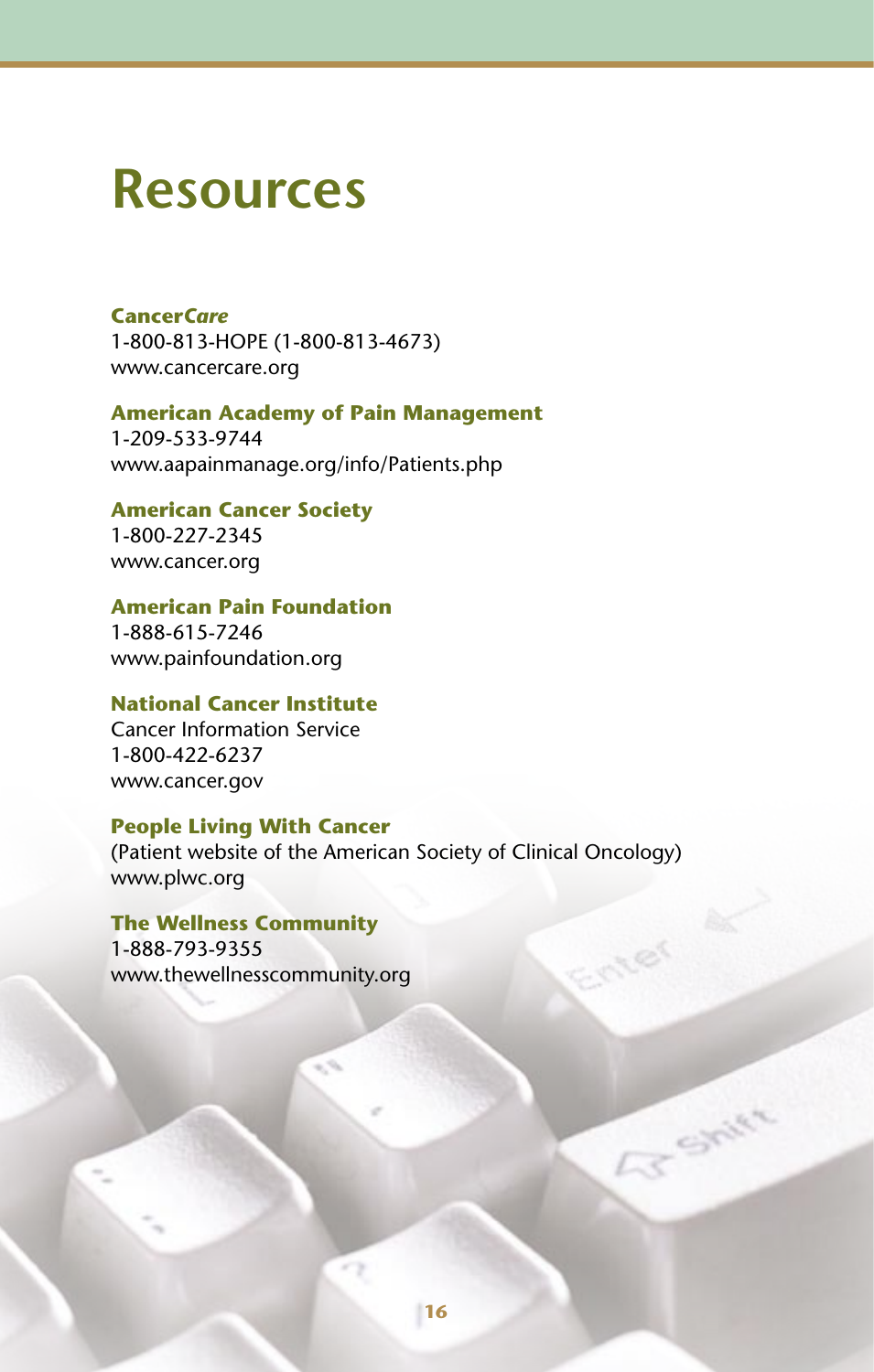

The information presented in this patient booklet is provided for your general information only. It is not intended as medical advice and should not be relied upon as a substitute for consultations with qualified health professionals who are aware of your specific situation. We encourage you to take information and questions back to your individual health care provider as a way of creating a dialogue and partnership about your cancer and your treatment.

All people depicted in the photographs in this booklet are models and are used for illustrative purposes only.

This booklet was edited and produced by Elsevier Oncology.

© 2008 Cancer Care, Inc. All rights reserved.